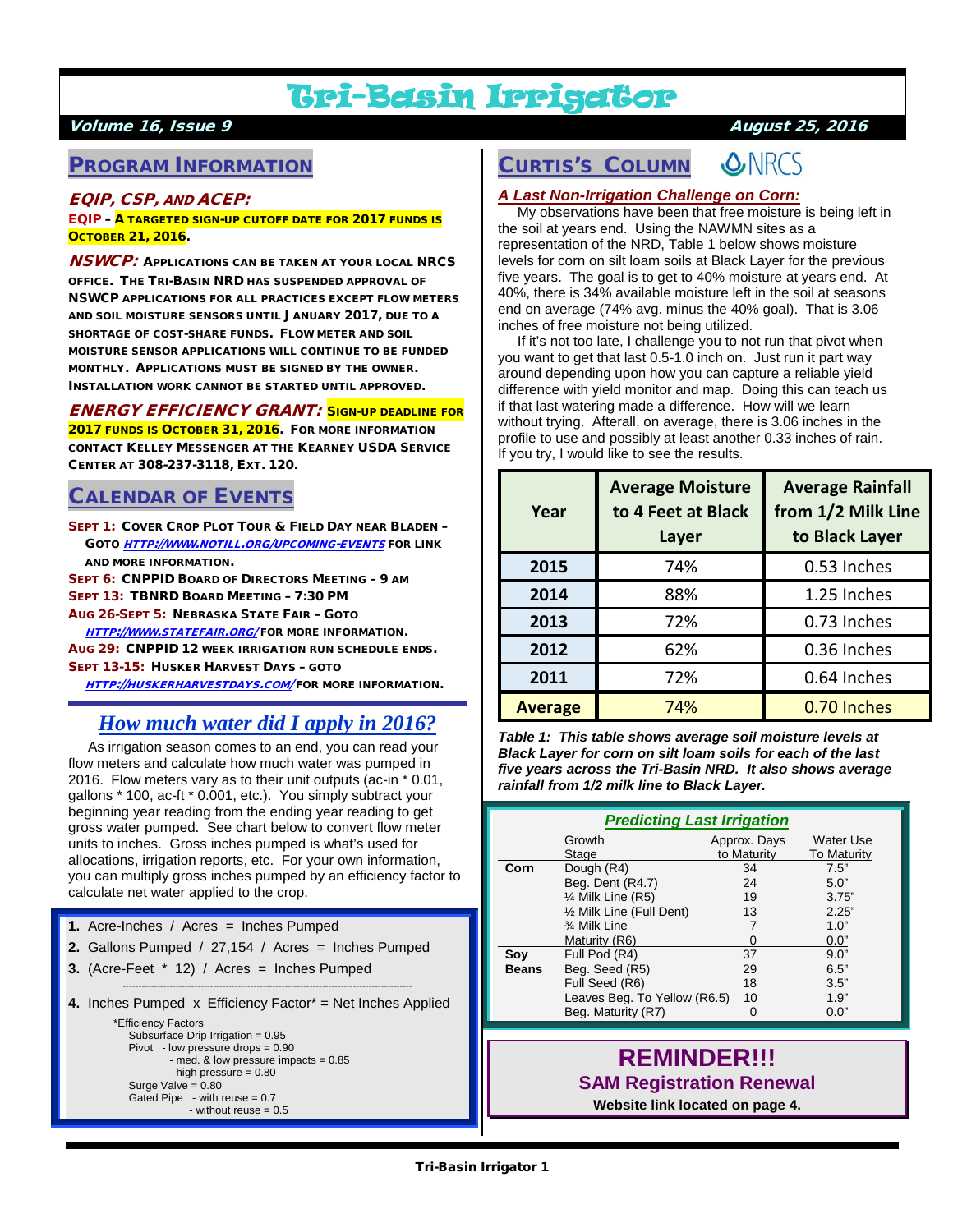## CNPPID NOTES



#### *Palmer Amaranth:*

 Palmer Amaranth has become a nightmare for area soybean producers in 2016. It is aggressive, highly adaptable and prolific according to the Purdue University Extension paper WS-51: *Palmer Amaranth Biology, Identification, and Management*. Purdue and/or UNL Extension describe the issue further.

 This weed may be resistant or tolerant to both glyphosate and ALS herbicides. Its seeds are small and likely spread from infected areas to new ones by farm machinery but can also be relocated by wind, humans, wildlife and cattle or manure.

 The plants are either male or female and the seeds will be mature very soon. Multiple seed heads per plant can be 30 inches long and produce 100,000 to 500,000 tiny black seeds in a season. The plant competes aggressively with crops for water and for sunlight by elongating the main stem rapidly. It becomes herbicide resistant quickly and emerges continuously throughout the season. Two studies cited in the Purdue paper showed that crop yield decreases of 91% in corn and 79% in soybeans are possible without control. Purdue suggests an allout war on this weed by all producers in an area and to maintain control by; reducing competition early in the season, prevent every plant from producing seed and avoid spreading the seed. The Purdue paper includes an extensive list of chemical treatment options that might be worth your time to read (found online or I can send you a copy). Other suggestions from them; crop rotation, deep tillage, a cereal rye cover crop to suppress emergence, hand rogueing and composting or burning pulled plants outside of the field, keeping ditches and field borders clean and harvesting the worst fields last to avoid bringing seeds into cleaner areas.

# TRI-BASIN NRD NEWS

#### *Reminders for the End of Chemigation:*

#### *Chemigation Inspection Follow-Up Appointments:*

 If you had a chemigation system fail inspection and have received a postcard about scheduling a follow-up inspection, call our office at 1-877-995-6688 as soon as possible to set up an appointment. **These systems must pass an inspection this season in order to be eligible for renewal in 2017.**

#### *Drain Your Chemigation Check Valve:*

 When you are preparing your irrigation systems for colder weather, remember to drain your main line check valve to prevent freezing. This will extend the life of the check valve and may help prevent check valve failure.



# **NEBRASKA EXTENSION EXTRAS NEXTENSION**

#### *Fall Corn Stalk Nitrate Testing:*

 Late growing season corn stalk nitrate testing has been used as a reliable end-of-season crop nitrogen use efficiency tool. Also, when chlorophyll meters are utilized in conjunction with end-of-season stalk nitrate-N tests, site-specific field nitrogen fertilizer recommendations may be improved for the next growing season. Fall stalk testing may provide feedback regarding whether the crop received the right amount of nitrogen when needed during the growing season.

 As corn commodity prices continue dropping significantly, economic optimal nitrogen rates will likely be a high priority for the upcoming growing season. Groundwater nitrate levels are also an on-going environmental concern reinforcing the importance of not over-fertilizing crops. On the flip-side, producers should not under-fertilizer corn resulting in lower yields and reduced economic returns.

 To conduct the stalk nitrate test, collect stalk samples similar to how you would collect soil samples. Generally, samples are taken when corn growth stages are between ¼ milk line (silage harvest stage) corn ear development and up to 3 weeks after corn kernel black-layer development. Harvest stalks from representative areas removing the sheaths. Avoid sampling diseased stalks; hail or insect damaged stalks; and disregard stalks without an ear or extremely small ears.

 Cut 8-inch stalk samples using a hand pruner with the lower stalk cut at 6 inches above the soil surface and the upper cut being 14 inches above the ground. It is recommend to collect at least 15 stalks per lab sample test. Keep the samples cool and clean as you work. After the samples are collected, they can be cut into shorter pieces to promote drying. Then, wrap samples in paper (rather than plastic) to avoid mold growth; and mail to the testing laboratory as soon as possible for nitrate analysis.

 End-of-season nitrate-N stalk levels above 2,000 ppm may indicate a "red" flag warning as the corn plants still have high nitrogen content. When more nitrogen is applied than the crop actually uses; a potential result is nitrate leaching below the roots and eventually into groundwater. Fields that tend to have high stalk nitrate levels are those where corn fields followed alfalfa; manure applied fields and/or areas where excess nitrogen fertilizer was applied. Also, hybrid corn production fields sometimes are over fertilizer when fertilizer rates have not been adjusted lowered to account for male rows destruction. Based on corn grain nutrient contents of 1.12 to 1.35 pounds of nitrogen removed per bushel of grain production. Therefore, when hybrid corn yields are generally 1/3 of standard irrigated corn yields, in-season target nitrogen rates per acre for hybrid corn production should be lowered accordingly.

 If the stalk nitrate test results range from 700 to 2,000 ppm nitrate-N, then the nitrogen management program was likely near optimum. Conversely, if the stalk samples tested low (below 250 ppm) or marginal  $(250 - 700$  ppm); then there is a strong probability that the crop lost yield due to lack of nitrogen.

 Based on stalk nitrogen tests results, corn field managers may then make decisions for the upcoming growing season as a somewhat post mortem on this season. Were potential yield targets set too low for the field being evaluated? Was too much nitrogen lost during pre-season nitrogen applications? Were mid-season nitrogen leaf tissue reading correctly calibrated? Do research results support these new nitrogen rate decisions?

 More information regarding corn stalk nitrate-N testing is available in "The Corn Stalk Nitrate Test" Nebraska Extension NebGuide publication NF01-49 through our Nebraska Extension website *[http://cropwatch.unl.edu](http://cropwatch.unl.edu/)*.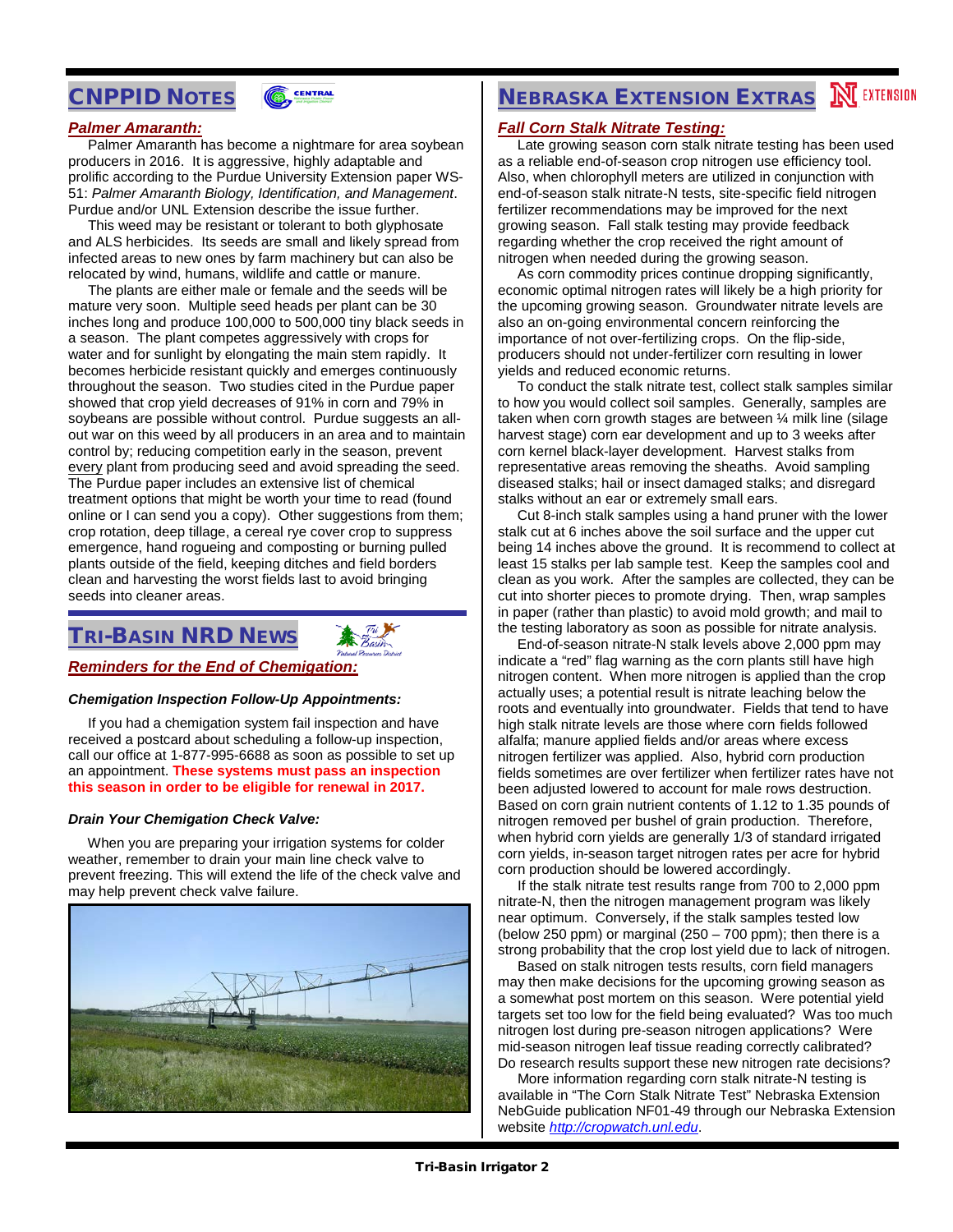# NAWMN CROP ET INFORMATION

Additional Information and other ET resources can be found at websites listed under "ET Information Sites" below.

# Inches of Crop Water Use (ET) = **Evaporation x Kc**

|              | Aug 8 - Aug 14     |      | Aug 15 - Aug 21    |      |
|--------------|--------------------|------|--------------------|------|
| <b>Site</b>  | <b>Evaporation</b> | Rain | <b>Evaporation</b> | Rain |
| 1            | 1.70               | 0.38 | 1.80               | 0.30 |
| $\mathbf{2}$ | 1.40               | 0.22 | 1.60               | 0.25 |
| 3            | 1.30               | 0.00 | 1.50               | 0.20 |
| 4            | 1.20               | 0.45 | 1.30               | 0.18 |
| 5            | 1.30               | 0.34 | 1.30               | 0.15 |
| 6            | 1.50               | 0.00 | 1.30               | 0.20 |
| 7            | 1.20               | 0.10 | 1.20               | 0.00 |
| 8            | 1.20               | 0.38 | 1.30               | 0.09 |
| 9            | 1.40               | 0.00 | 1.70               | 0.20 |
| 10           | 1.60               | 0.05 | 1.60               | 0.15 |
| 11           | 1.40               | 0.10 | 1.40               | 0.00 |
| 12           | 1.20               | 0.08 | 1.20               | 0.24 |
| 13           | 1.30               | 0.30 | 1.40               | 0.44 |
| 14           | 1.50               | 0.22 | 1.40               | 0.67 |
| 15           | 1.30               | 0.05 | 1.40               | 0.48 |
| 16           | 1.85               | 0.06 | 1.65               | 1.00 |
| 17           | 1.40               | 0.08 | 1.60               | 1.26 |



*2016 Map of NAWMN Sites across the Tri-Basin NRD.*

| <b>Crop Coefficients (Kc)</b> |      |                           |      |  |
|-------------------------------|------|---------------------------|------|--|
| Corn                          |      | <b>Soybeans</b>           |      |  |
| <b>Stage</b>                  | Кc   | <b>Stage</b>              |      |  |
| 2 leaf                        | 0.10 | Cotyledon (VC)            | 0.10 |  |
| 4 leaf                        | 0.18 | 1st Node (V1)             | 0.20 |  |
| 6 leaf                        | 0.35 | 2nd Node (V2)             | 0.40 |  |
| 8 leaf                        | 0.51 | 3rd Node (V3)             | 0.60 |  |
| 10 leaf                       | 0.69 | Beg. Bloom (R1)           | 0.90 |  |
| 12 leaf                       | 0.88 | <b>Full Bloom (R2)</b>    | 1.00 |  |
| 14 leaf                       | 1.01 | Beg. Pod (R3)             | 1.10 |  |
| 16 leaf                       | 1.10 | <b>Full Pod (R4)</b>      | 1.10 |  |
| Silk - Beg. Dent              | 1.10 | Beg. Seed (R5)            | 1.10 |  |
| 1/ <sub>4</sub> Milk Line     | 1.04 | <b>Full Seed (R6)</b>     | 1.10 |  |
| Full Dent (1/2 Milk)          | 0.98 | <b>Yellow Leaf (R6.5)</b> | 1.00 |  |
| 3/4 Milk Line                 | 0.79 | Beg. Mat. (R7)            | 0.90 |  |
| <b>Black Layer</b>            | 0.60 | Full Mat. (R8)            | 0.20 |  |
| <b>Full Maturity</b>          | 0.10 | <b>Mature</b>             | 0.10 |  |

## CROP STAGE INFORMATION

**Corn (R4.7-Beginning Dent to R5.5-Full Dent (1/2 Milk Line) stage):** Stress at R5 will reduce yield by kernel weight, not kernel number. At the beginning of R5, kernels have about 55% moisture.

Avg. daily water use from Aug 15 – Aug 21 was 0.18"-0.28".

#### **Soybeans (R5-Beginning Seed to R6-Full Seed stage):**

The rapid rate of dry weight and nutrient accumulation begins to slow in the whole plant shortly after R6, and in the seeds shortly after R6.5.

Avg. daily water use from Aug 15– Aug 21 was 0.19"-0.28".

Aug 15–Aug 21 *(17 of 17 NAWMN sites reporting): Average weekly rainfall was 0.34 (range 0.00 to 1.26). Average weekly ET for corn was 1.47 and for soybeans was 1.67.*

## ET INFORMATION SITES

#### **NAWMN Sites:**

 *[http://www.cnppid.com/news-info/weatheret](http://www.cnppid.com/news-info/weatheret-data/nebraska-agricultural-water-management-network/)[data/nebraska-agricultural-water-management-network/](http://www.cnppid.com/news-info/weatheret-data/nebraska-agricultural-water-management-network/) <https://nawmn.unl.edu/ETdata/DataMap>*

**CropWatch:** *<http://cropwatch.unl.edu/gdd-etdata>* **CNPPID:** *<http://www.cnppid.com/news-info/weatheret-data/>* **Water Use Hotline:** 1-800-993-2507

| <b>Corn Stage</b> |                                            | <b>DESCRIPTION</b>                                                                                                                                                                |  |
|-------------------|--------------------------------------------|-----------------------------------------------------------------------------------------------------------------------------------------------------------------------------------|--|
| <b>R5</b>         | 1/4 Milk Line                              | All or nearly all kernels are dented. Starch line appears shortly after dent as a line across the kernel<br>when viewed opposite the embryo side and will advance toward the cob. |  |
| R <sub>5.5</sub>  | Full Dent -<br>1/2 Milk Line               | The starch line is 1/2 the way down the kernel. Top 1/2 is hard, bottom 1/2 is softer near the cob.                                                                               |  |
| R <sub>5.8</sub>  | 3/4 Milk Line                              | The starch line is 3/4 the way down the kernel, towards the cob.                                                                                                                  |  |
|                   | <b>DESCRIPTION</b><br><b>Soybean Stage</b> |                                                                                                                                                                                   |  |
|                   |                                            |                                                                                                                                                                                   |  |
| R <sub>6</sub>    | <b>Full Seed</b>                           | At least one pod whose cavities are completely filled with green seeds is present at one of the four<br>uppermost main stem nodes that have fully developed leaves.               |  |
| R <sub>6.5</sub>  | <b>Yellow Leaf</b>                         | Leaves begin to yellow, beginning in the lower canopy and progressing upwards.                                                                                                    |  |